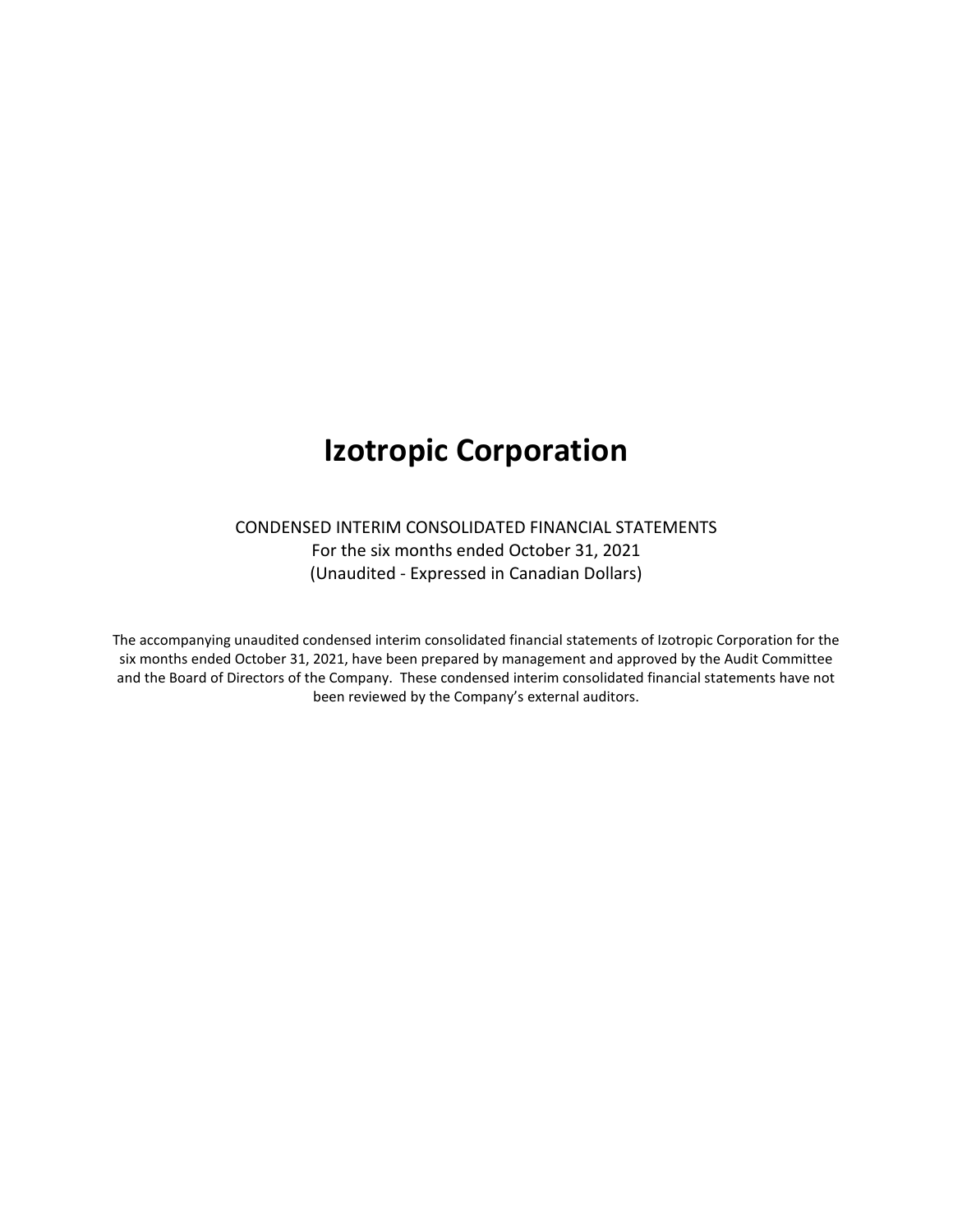Condensed Interim Consolidated Statements of Financial Position Expressed in Canadian Dollars (Unaudited – prepared by management)

|                                                                                                                                                 | October 31,     | April 30,       |
|-------------------------------------------------------------------------------------------------------------------------------------------------|-----------------|-----------------|
|                                                                                                                                                 | 2021            | 2021            |
| <b>ASSETS</b>                                                                                                                                   |                 |                 |
| <b>Current</b>                                                                                                                                  |                 |                 |
| Cash                                                                                                                                            | \$<br>2,651,456 | \$<br>4,063,756 |
| <b>GST</b> receivable                                                                                                                           | 102,138         | 43,894          |
| Prepaids (Note 4)                                                                                                                               | 34,241          | 577,374         |
|                                                                                                                                                 | 2,787,835       | 4,685,024       |
| Equipment (Note 3)                                                                                                                              | 29,109          | 1,631           |
| <b>TOTAL ASSETS</b>                                                                                                                             | \$<br>2,816,944 | \$<br>4,686,655 |
| <b>LIABILITIES AND SHAREHOLDERS' EQUITY</b><br><b>Liabilities</b><br><b>Current</b><br>Accounts payable and accrued liabilities (Notes 5 and 7) | \$<br>1,276,888 | \$<br>169,282   |
| <b>Total liabilities</b>                                                                                                                        | 1,276,888       | 169,282         |
| Shareholders' equity                                                                                                                            |                 |                 |
| Share capital (Note 6)                                                                                                                          | 10,505,947      | 10,041,597      |
| Reserves (Note 6)                                                                                                                               | 2,140,077       | 1,801,081       |
| <b>Deficit</b>                                                                                                                                  | (11, 105, 968)  | (7, 325, 305)   |
| Total shareholders' equity                                                                                                                      | 1,540,056       | 4,517,373       |
| TOTAL LIABILITIES AND SHAREHOLDERS' EQUITY                                                                                                      | \$<br>2,816,944 | \$<br>4,686,655 |
| Nature and continuance of operations (Note 1)                                                                                                   |                 |                 |

Subsequent events (Note 12)

Approved on behalf of the Board:

*"Bob Thast" "John McGraw"* Bob Thast, Director **Matube 20 Iohn McGraw, Director**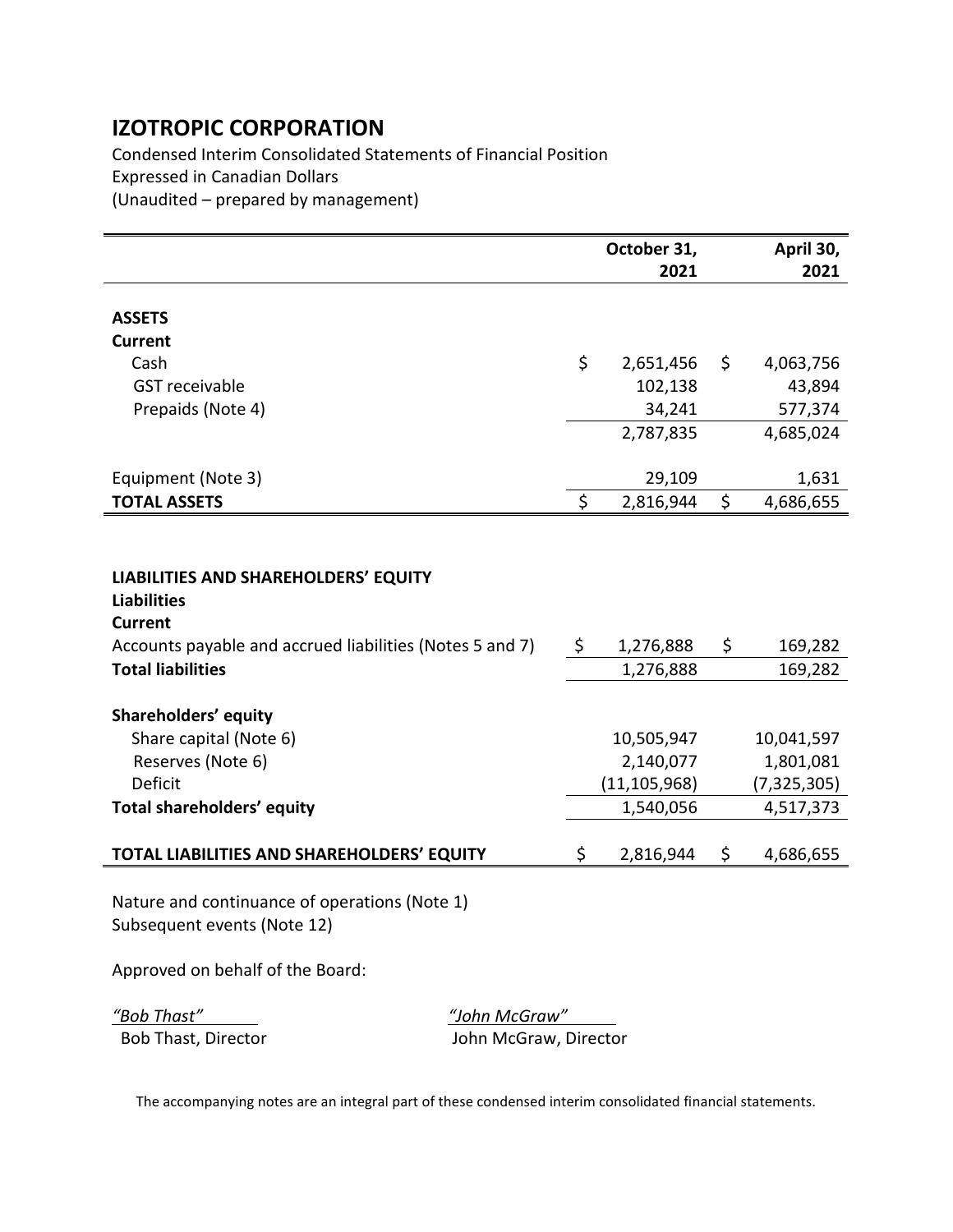Condensed Interim Consolidated Statements of Loss and Comprehensive Loss Expressed in Canadian Dollars

(Unaudited – prepared by management)

|                                         | For the three months ended<br>October 31, |            |    | For the six months ended<br>October 31, |      |            |    |            |
|-----------------------------------------|-------------------------------------------|------------|----|-----------------------------------------|------|------------|----|------------|
|                                         |                                           | 2021       |    | 2020                                    | 2021 |            |    | 2020       |
| <b>Operating expenses</b>               |                                           |            |    |                                         |      |            |    |            |
| Depreciation (Note 3)                   | \$                                        | $3,524$ \$ |    | 411                                     | \$   | 4,433 \$   |    | 822        |
| Consulting (Note 7)                     |                                           | 162,150    |    | 132,378                                 |      | 322,000    |    | 379,355    |
| Filing and listing fees                 |                                           | 25,636     |    | 16,551                                  |      | 47,838     |    | 24,055     |
| Investor relations                      |                                           | 69,000     |    | 15,000                                  |      | 102,000    |    | 52,500     |
| Office                                  |                                           | 44,625     |    | 12,365                                  |      | 59,323     |    | 20,696     |
| Patent maintenance                      |                                           | 15,010     |    | 1,176                                   |      | 15,010     |    | 1,413      |
| Product development (Note 9)            |                                           | 1,778,586  |    |                                         |      | 2,266,298  |    |            |
| Professional fees                       |                                           | 132,826    |    | 31,369                                  |      | 164,106    |    | 54,417     |
| Share-based payments (Notes 6, 7)       |                                           | 185,449    |    | 156,825                                 |      | 546,371    |    | 204,013    |
| Travel, promotion and meals             |                                           | 139,313    |    | 5,244                                   |      | 253,284    |    | 82,866     |
| Loss and comprehensive loss             | S.                                        | 2,556,119  | Ŝ. | 371,319                                 | \$   | 3,780,663  | \$ | 820,137    |
|                                         |                                           |            |    |                                         |      |            |    |            |
| <b>Basic and diluted loss per share</b> | \$                                        | 0.06       | \$ | 0.01                                    | \$   | 0.09       | \$ | 0.03       |
| Weighted average number of              |                                           |            |    |                                         |      |            |    |            |
| common shares outstanding               |                                           |            |    |                                         |      |            |    |            |
| - basic and diluted                     |                                           | 42,623,137 |    | 30,749,170                              |      | 42,204,075 |    | 30,160,880 |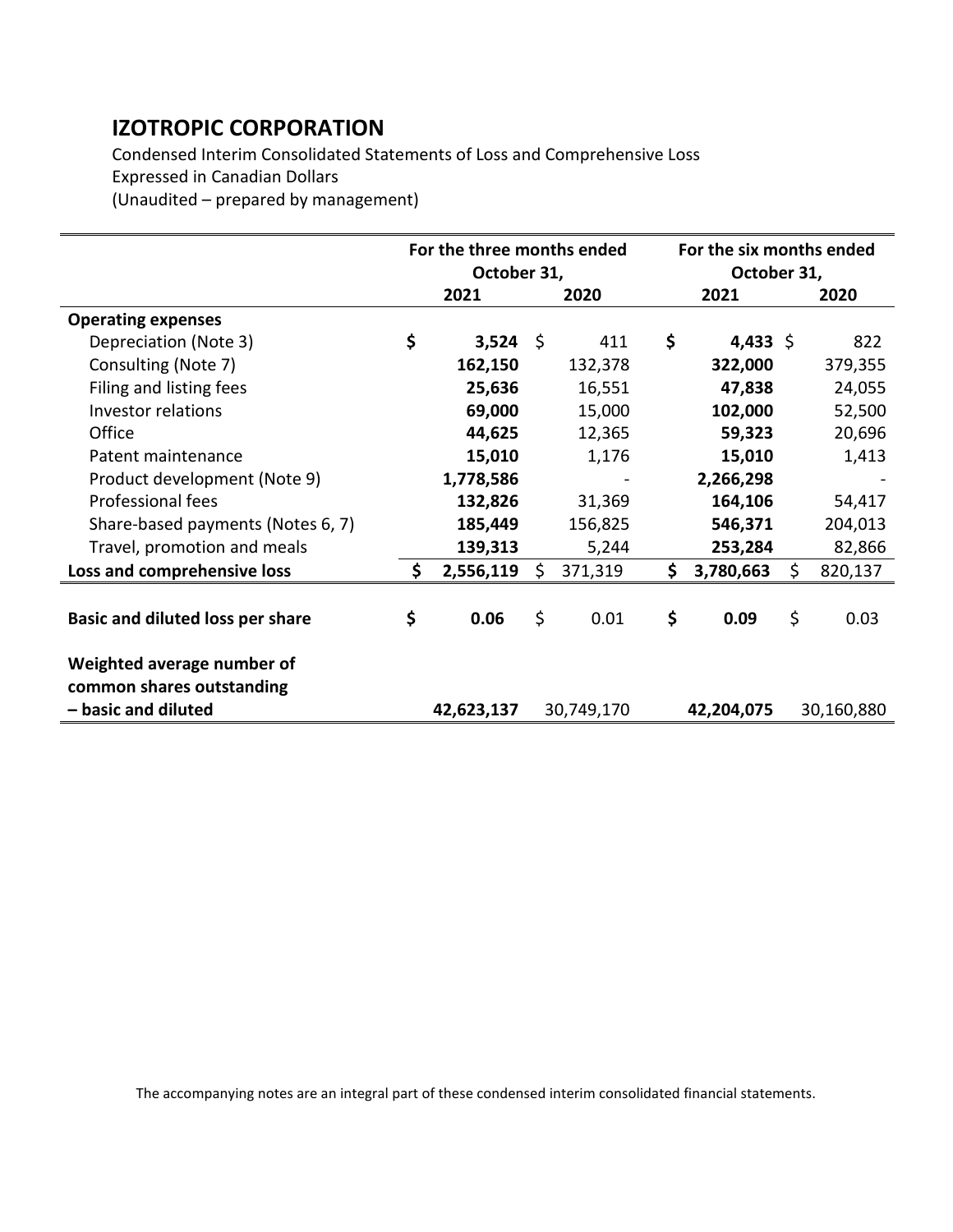Condensed Interim Consolidated Statement of Changes in Shareholders' Equity For the six months ended October 31, 2021 and 2020 Expressed in Canadian Dollars

(Unaudited – prepared by management)

|                                           | <b>Share Capital</b>    |    |               |     | <b>Share</b>  |   |                 |    |                           |    |              |
|-------------------------------------------|-------------------------|----|---------------|-----|---------------|---|-----------------|----|---------------------------|----|--------------|
|                                           | <b>Number of Shares</b> |    | Amount        |     | subscriptions |   | <b>Reserves</b> |    | <b>Deficit</b>            |    | <b>Total</b> |
| <b>Balance at April 30, 2020</b>          | 29,965,499              | S. | 2,729,503     | \$  |               | Ś | 326,895         |    | $\frac{1}{2}$ (2,349,179) | \$ | 707,219      |
| Shares issued for cash (Note 6)           | 7,383,400               |    | 4,060,870     |     |               |   |                 |    |                           |    | 4,060,870    |
| Share issuance costs (Note 6)             |                         |    | (242, 602)    |     |               |   | 118,751         |    |                           |    | (123, 851)   |
| Options exercised (Note 6)                | 250,000                 |    | 93,291        |     |               |   | (24, 291)       |    |                           |    | 69,000       |
| Warrants exercised (Note 6)               | 150,000                 |    | 30,000        |     |               |   |                 |    |                           |    | 30,000       |
| Share-based payments (Note 6)             |                         |    |               |     |               |   | 204,013         |    |                           |    | 204,013      |
| Share subscriptions received (Note 11)    |                         |    |               |     | 33,015        |   |                 |    |                           |    | 33,015       |
| Net loss for the period                   |                         |    |               |     |               |   |                 |    | (820, 137)                |    | (820, 137)   |
| <b>Balance at October 31, 2020</b>        | 37,748,899              | \$ | 6,671,092     | \$. | 33,015        | Ś | 625,368         | Ś. | (3, 169, 316)             | S. | 4,160,129    |
|                                           | <b>Share Capital</b>    |    |               |     | <b>Share</b>  |   |                 |    |                           |    |              |
|                                           | <b>Number of Shares</b> |    | <b>Amount</b> |     | subscriptions |   | <b>Reserves</b> |    | <b>Deficit</b>            |    | <b>Total</b> |
| Balance at April 30, 2021                 | 42,006,078              | Ś. | 10,041,597    | \$  |               |   | 1,801,081       |    | \$ (7,325,305)            | \$ | 4,517,373    |
| Share issued on vesting of RSU's (Note 6) | 262,500                 |    | 207,375       |     |               |   | 65,338          |    |                           |    | 272,713      |
| Warrants exercised (Note 6)               | 819,300                 |    | 256,975       |     |               |   |                 |    |                           |    | 256,975      |
| Share-based payments (Note 6)             |                         |    |               |     |               |   | 273,658         |    |                           |    | 273,658      |
| Net loss for the period                   |                         |    |               |     |               |   |                 |    | (3,780,663)               |    | (3,780,663)  |
| Balance at October 31, 2021               | 43,087,878              |    | 10,505,947    | \$  |               |   | 2,140,077       | S  | (11, 105, 968)            | \$ | 1,540,056    |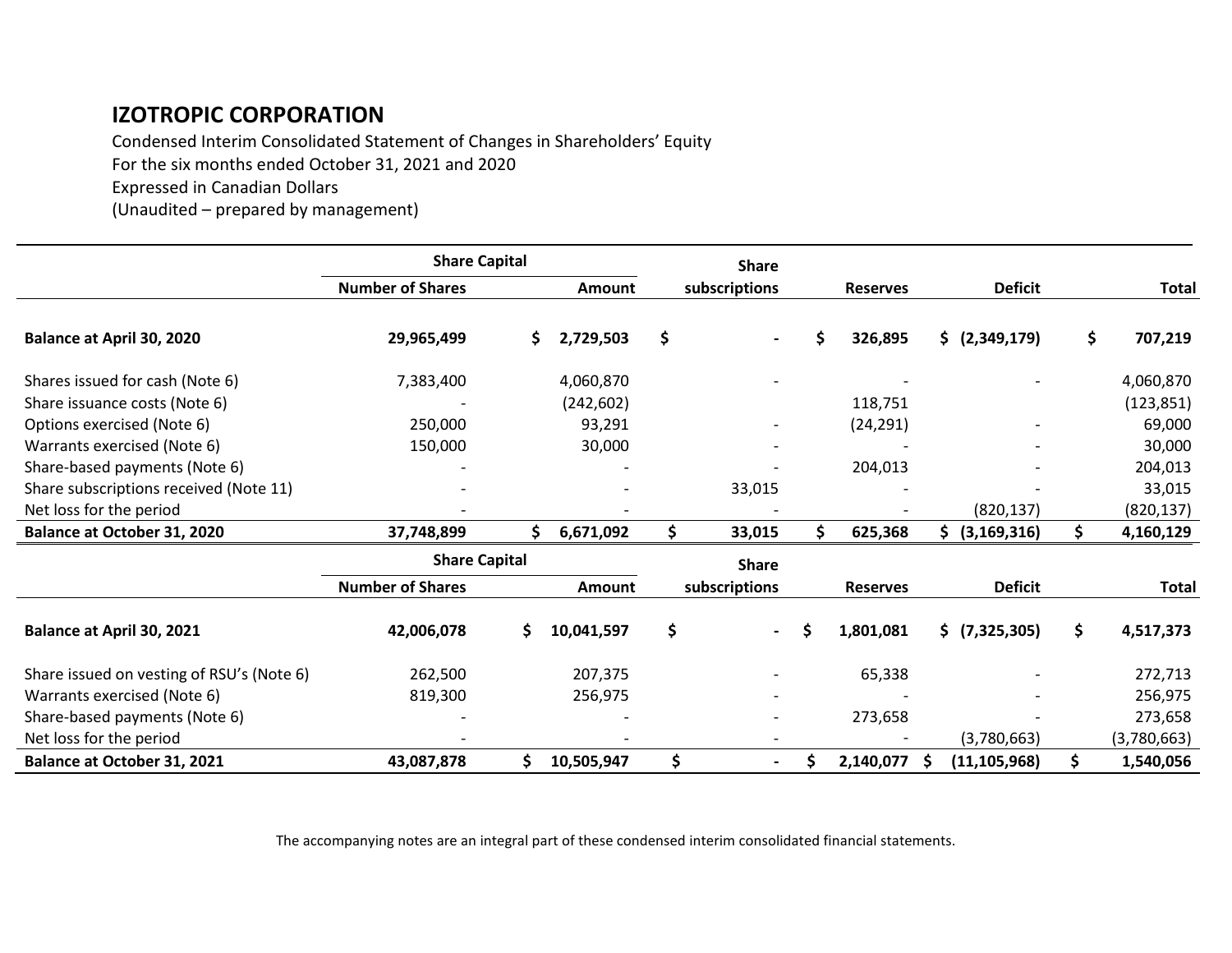Condensed Interim Consolidated Statements of Cash Flows For the six months ended October 31, 2021 and 2020 Expressed in Canadian Dollars (Unaudited – prepared by management)

|                                             | 2021                   | 2020        |
|---------------------------------------------|------------------------|-------------|
|                                             |                        |             |
| <b>Operating activities</b>                 |                        |             |
| Net loss for the period                     | \$<br>$(3,780,663)$ \$ | (820, 137)  |
| Item not affecting cash:                    |                        |             |
| Depreciation                                | 4,433                  | 822         |
| Share-based payments                        | 546,371                | 204,013     |
| Changes in non-cash working capital items:  |                        |             |
| Amounts receivable                          | (58, 244)              | (985, 433)  |
| Accounts payable and accrued liabilities    | 1,107,606              | 14,052      |
| Prepaids                                    | 543,133                | 26,667      |
| Cash flows used in operating activities     | (1,637,364)            | (1,560,016) |
|                                             |                        |             |
| <b>Investing activities</b>                 |                        |             |
| Purchase of equipment                       | (31, 911)              |             |
| Cash flows used in investing activities     | (31, 911)              |             |
| <b>Financing activities</b>                 |                        |             |
| Proceeds from issuance of shares            |                        | 4,060,870   |
| Proceeds from warrants exercises            | 256,975                | 30,000      |
| Options exercised                           |                        | 69,000      |
| Share subscriptions received                |                        | 33,015      |
| Share issuance costs                        |                        | (123, 851)  |
| Cash flows provided by financing activities | 256,975                | 4,069,034   |
|                                             |                        |             |
| Increase (decrease) in cash                 | (1,412,300)            | 2,509,018   |
| Cash, beginning of period                   | 4,063,756              | 613,572     |
| Cash, end of period                         | \$<br>2,651,456 \$     | 3,122,590   |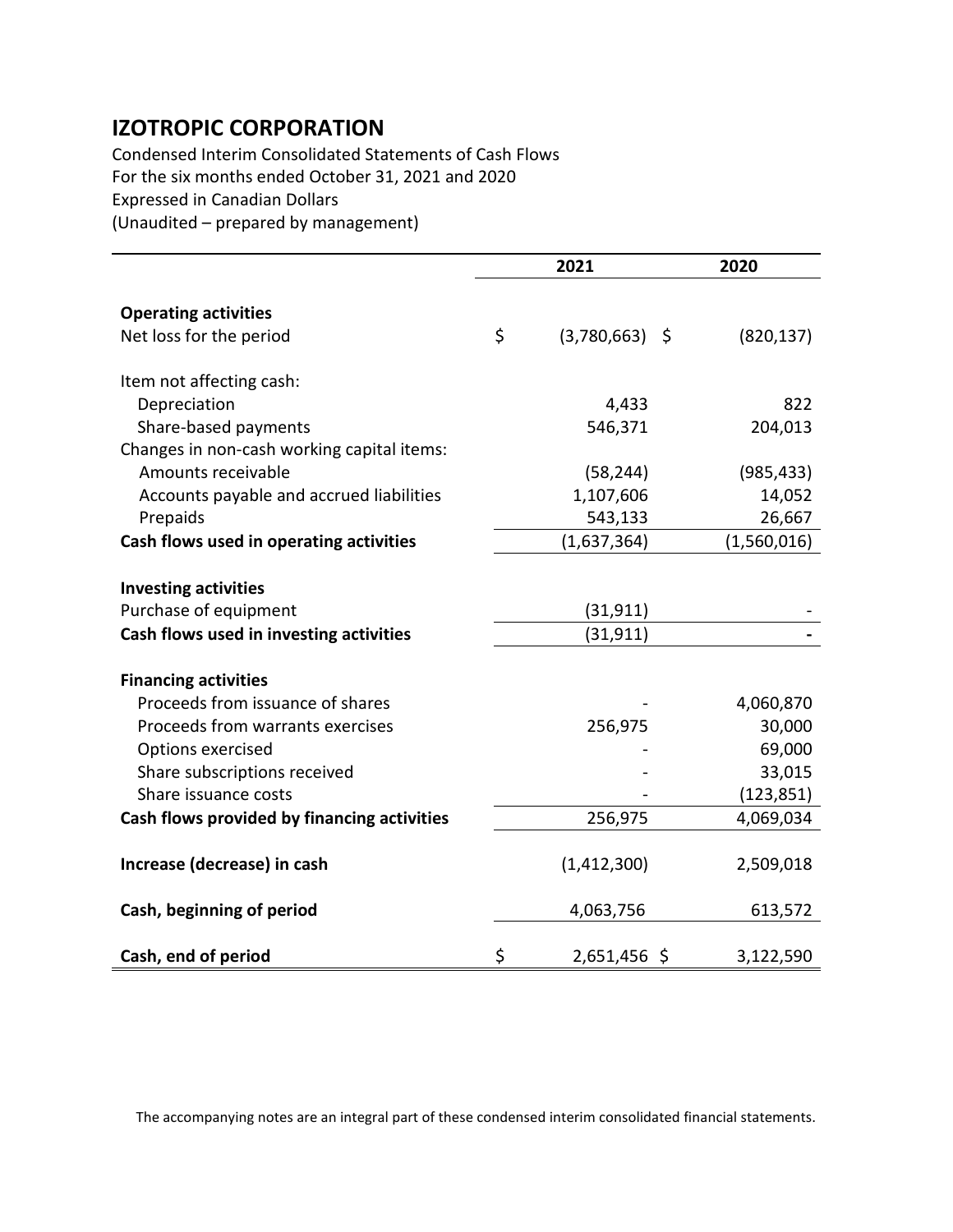Notes to the Condensed Interim Consolidated Financial Statements For the six months ended October 31, 2021 Expressed in Canadian Dollars (Unaudited – prepared by management)

# **1. NATURE AND CONTINUANCE OF OPERATIONS**

Izotropic Corporation (the "Company" or "Izotropic") was incorporated in the Province of British Columbia on May 19, 2016, under the Business Corporations Act of British Columbia. The Company's head office is located at 800 – 15355 24 Avenue, Suite 424, Surrey, British Columbia, Canada. The Company is a research and development company specializing in cancer research and early detection for breast cancer. Izotropic listed on Canadian Securities Exchange in Canada ("IZO"), the OTC market in the USA ("IZOZF"), and the Frankfurt Stock Exchange in Germany ("1R3").

On April 25, 2017, the Company entered into an agreement with the Regents of the University of California (the "Regents") for an Exclusive License Agreement related to breast cancer detection and treatment (Note 8).

These condensed interim consolidated financial statements have been prepared on the basis of accounting principles applicable to a going concern which assumes the Company will be able to realize its assets and discharge its liabilities in the normal course of business rather than through a process of forced liquidation. The Company's financial success is dependent on management's ability to raise adequate financing on reasonable terms and to commence profitable operations in the future. The proposed business of the Company involves a high degree of risk and there is no assurance that the Company will identify proper technologies or inventions that will be successful, and even if so identified and warranted, it may not be able to finance such technologies within the requisite time period. These factors indicate the existence of a material uncertainty which may cast significant doubt about the Company's ability to continue as a going concern. Should the Company be unable to realize its assets and discharge its liabilities in the normal course of business, the net realizable value of its assets may be materially less than the amounts recorded in these consolidated financial statements. These consolidated financial statements do not include adjustments that would be necessary should the Company be unable to continue as a going concern.

There continues to be a global outbreak of COVID-19 (coronavirus), which has had a significant impact on businesses through the restrictions put in place by the Canadian, provincial and municipal governments regarding travel, business operations and isolation/quarantine orders. At this time, it is unknown the extent of the impact the COVID-19 outbreak may have on the Company as this will depend on future developments that are highly uncertain and that cannot be predicted with confidence. These uncertainties arise from the inability to predict the ultimate geographic spread of the disease, and the duration of the outbreak, including the duration of travel restrictions, business closures or disruptions, and quarantine/isolation measures that are currently, or may be put, in place by Canada and other countries to fight the virus.

# **2. SUMMARY OF SIGNIFICANT ACCOUNTING POLICIES AND BASIS OF PREPARATION**

# **Basis of preparation**

These condensed interim statements are prepared in accordance with International Financial Reporting Standards ("IFRS"), as issued by the International Accounting Standards Board ("IASB"), applicable to the presentation of interim financial statements, including IAS 34, Interim Financial Reporting.

The condensed interim consolidated financial statements for the six months ended October 31, 2021 were authorized for issue by the Board of Directors on December 30, 2021.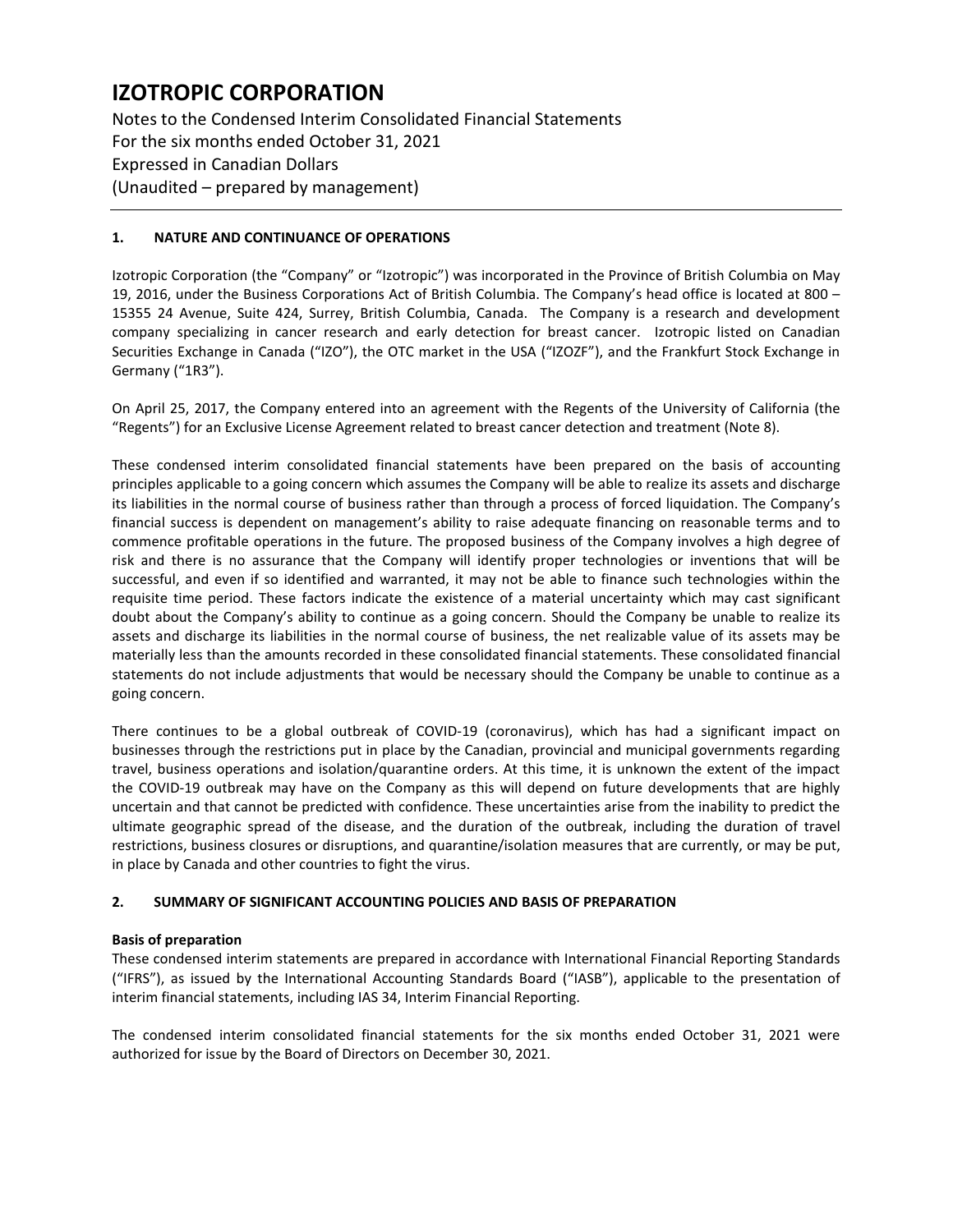Notes to the Condensed Interim Consolidated Financial Statements For the six months ended October 31, 2021 Expressed in Canadian Dollars (Unaudited – prepared by management)

### **2. SUMMARY OF SIGNIFICANT ACCOUNTING POLICIES AND BASIS OF PREPARATION (continued)**

#### **Basic of measurement**

These financial statements are prepared on a historical cost basis except for financial instruments classified as fair value through profit or loss, which are stated at their fair value. In addition, these financial statements have been prepared using the accrual basis of accounting, except for cash flow information.

### **Basis of consolidation**

The consolidated financial statements include the accounts of the Company and its controlled entity, Izotropic Imaging Corp., a wholly owned subsidiary based in Nevada. The controlled entity is fully consolidated from the date of acquisition, being the date on which the Company obtains control and continues to be consolidated until the date such control ceases. Inter-company balances and transactions have been eliminated upon consolidation.

### **Significant estimates and assumptions**

The preparation of these financial statements in conformity with IFRS requires management to make judgments, estimates and assumptions that affect the application of accounting policies and the reported amounts of assets, liabilities and contingent liabilities at the date of the financial statements and reported amounts of expenses during the reporting period. Estimates and assumptions are continuously evaluated and are based on management's experience and other factors, including expectations of future events that are believed to be reasonable under the circumstances. However, actual outcomes can differ from these estimates. Revisions to accounting estimates are recognized in the period in which the estimates are revised and in any future periods affected.

The following are critical judgments that management has made in the process of applying accounting policies and that have the most significant effect on the amounts recognized in the financial statements:

• the determination whether material uncertainties exist that the Company will continue as a going concern for the next year

Key sources of estimation uncertainty include the following:

- the recoverability and measurement of deferred tax assets; and
- measurement of share-based transactions.

#### **Presentation and functional currency**

The functional and presentation currency, as determined by management, of the Company and its subsidiary is the Canadian dollar.

#### **Accounting policies**

The policies applied in these condensed interim consolidated financial statements are consistent with policies disclosed in Note 2 of the financial statements for the year ended April 30, 2021 and therefore, should be read in conjunction with the Company's audited financial statements for the year ended April 30, 2021.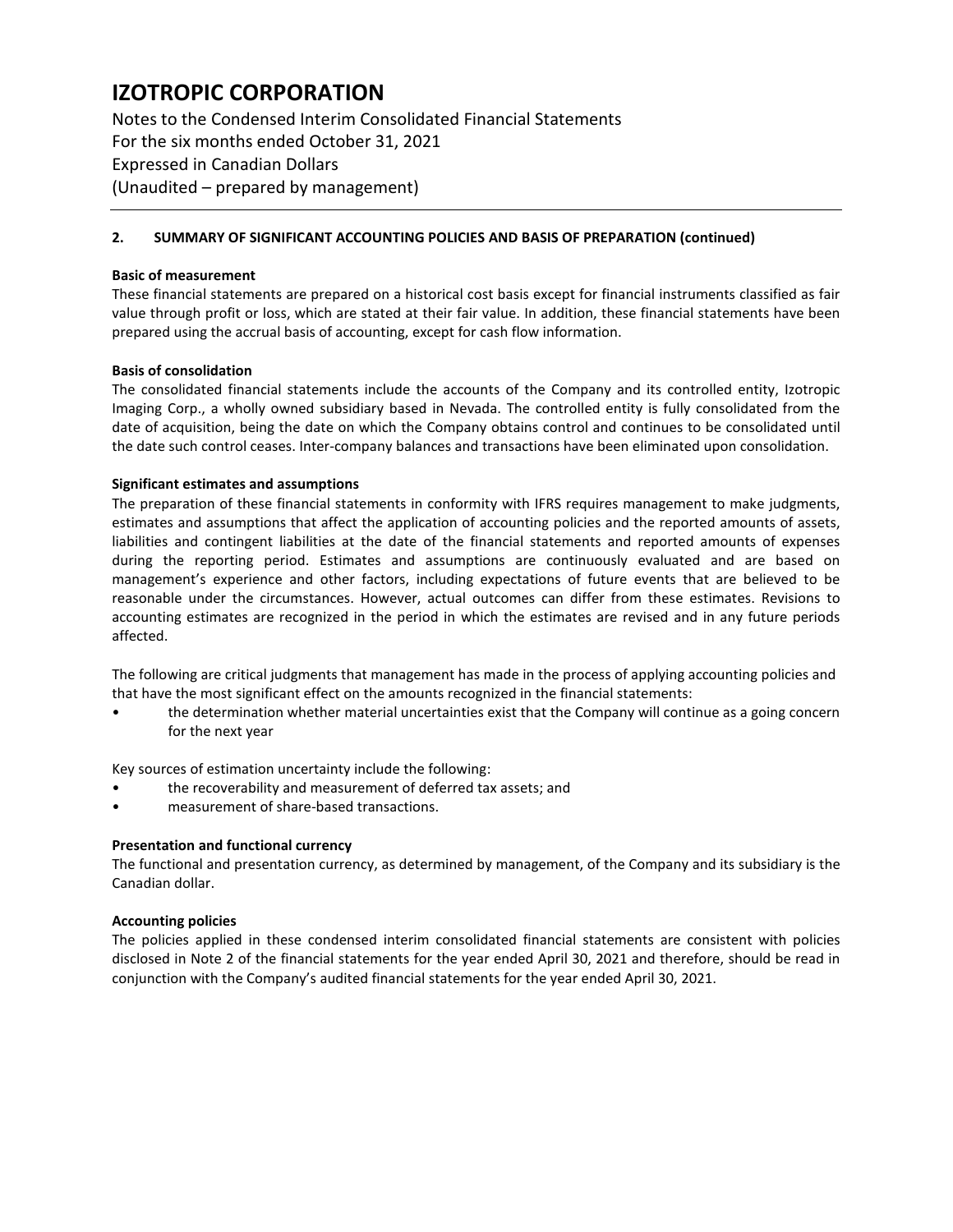Notes to the Condensed Interim Consolidated Financial Statements For the six months ended October 31, 2021 Expressed in Canadian Dollars (Unaudited – prepared by management)

# **3. EQUIPMENT**

|                            |    | Computer<br>Equipment |
|----------------------------|----|-----------------------|
| Cost:                      |    |                       |
| At April 30, 2020 and 2021 |    | 17,617                |
| Change for the period      |    | 31,911                |
| At October 31, 2021        | \$ | 49,528                |
| Depreciation:              |    |                       |
| At April 30, 2020          |    | 14,356                |
| Change for the period      |    | 1,630                 |
| At April 30, 2021          |    | 15,986                |
| Change for the period      |    | 4,433                 |
| At October 31, 2021        | ς  | 20,419                |
| Net book value:            |    |                       |
| At April 30, 2020          | \$ | 3,261                 |
| At April 30, 2021          | \$ | 1,631                 |
| At October 31, 2021        | \$ | 29,109                |

### **4. PREPAIDS**

|                              | October 31, 2021 | April 30, 2021 |  |  |
|------------------------------|------------------|----------------|--|--|
| Consulting                   |                  | 60,000         |  |  |
| Product development advances |                  | 501,400        |  |  |
| Insurance                    | 21,352           |                |  |  |
| Legal retainers              | 6,504            | 9,589          |  |  |
| Promotional services         | 6,385            | 6,385          |  |  |
| Total                        | 34,241           | 577,374        |  |  |

### **5. ACCOUNTS PAYABLE AND ACCRUED LIABILITIES**

|                            | October 31, 2021         | April 30, 2021 |  |  |
|----------------------------|--------------------------|----------------|--|--|
| Accounts payable           | 1,276,888                | 94,666         |  |  |
| <b>Accrued liabilities</b> | $\overline{\phantom{0}}$ | 74,616         |  |  |
| Total                      | 1,276,888                | 169,282        |  |  |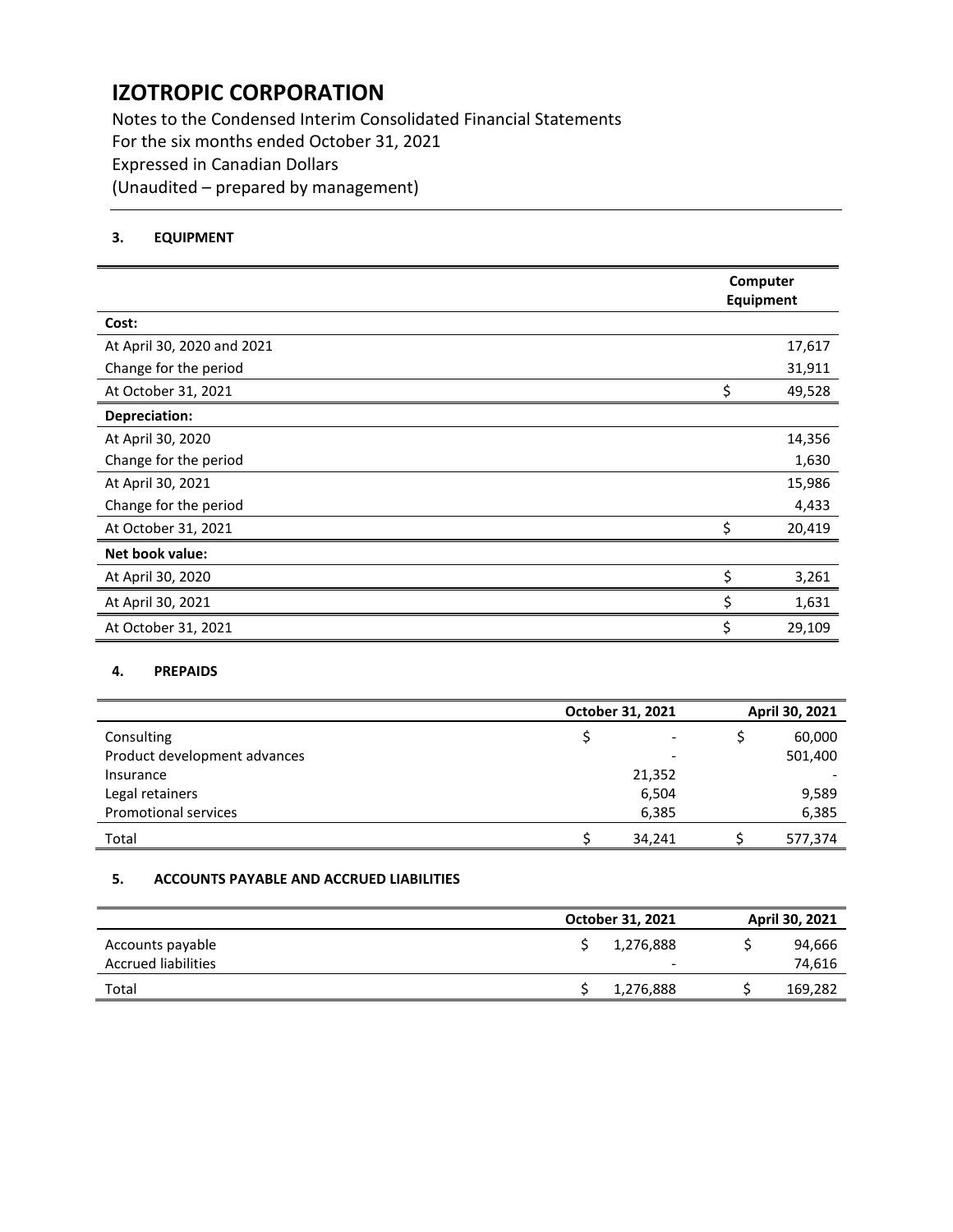Notes to the Condensed Interim Consolidated Financial Statements For the six months ended October 31, 2021 Expressed in Canadian Dollars (Unaudited – prepared by management)

### **6. SHARE CAPITAL**

### **Authorized**

Unlimited number of common shares without par value.

### **Issued**:

#### **Issued share capital during the six months ended October 31, 2021**

On May 5, 2021, 48,000 share purchase warrants priced at \$0.75 were exercised for gross proceeds of \$36,000.

On May 17, 2021, 80,000 share purchase warrants priced at \$0.75 were exercised for gross proceeds of \$60,000.

On July 11, 2021, the second vesting of the RSU's initially granted January 11, 2021 were vested. A total of 262,500 shares were issued to directors, officers, and consultants of the Company.

On July 30, 2021, 150,000 share purchase warrants priced at \$0.20 were exercised for gross proceeds of \$30,000.

On October 18, 2021, 500,000 share purchase warrants priced at \$0.20 and 31,300 share purchase warrants priced at \$0.75 were exercised for gross proceeds of \$123,475.

On October 25, 2021, 10,000 share purchase warrants priced at \$0.75 were exercised for gross proceeds of \$7,500.

#### **Issued share capital during the year ended April 30, 2021**

On October 20, 2020, the Company closed the first tranche of a non-brokered private placement of 4,517,066 units (each, a "Unit") at a price of \$0.55 per Unit for aggregate proceeds of \$2,484,386. Each Unit consists of one common share of the Company (each, a "Share") and one common share purchase warrant (each, a "Warrant"), with each Warrant entitling the holder to purchase one Share at a price of \$0.75 per Share for a period of two years following the closing of the Offering, subject to an Acceleration Right such that: (i) at any time after the date that is four months and one day after the issue date of the Warrants, if, for at least ten (10) consecutive trading days, the closing price at which the Shares trade on the Canadian Securities Exchange (the "Exchange") each day exceeds \$1.25 per Share, the Company may issue a notice (the "Acceleration Notice") to the holder (which Acceleration Notice will be given to the holder by the Company by disseminating a press release) to accelerate the expiry date of the Warrants (the "First Acceleration Right"); (ii) 50% of the then unexercised Warrants will terminate on the date that is thirty (30) days from the date of the Acceleration Notice in the event that the holder has not exercised the Warrants in accordance with the terms of the Acceleration Notice by such date; (iii) at any time after the date that is four months and one day after the issue date, if, for at least ten (10) consecutive trading days, the closing price at which the Shares trade on the Exchange each day exceeds\$1.75 per Share, the Company may issue a notice (the "Second Acceleration Notice") to the holder (which Second Acceleration Notice will be given to the holder by the Company by disseminating a press release) to accelerate the expiry date of the Warrants (the "Second Acceleration Right" and together with the First Acceleration Right, the "Acceleration Right"), and 50% of the then outstanding Warrants will terminate on the date that is thirty (30) days from the date of the Second Acceleration Notice in the event that the holder has not exercised the Warrants in accordance with the terms of the Second Acceleration Notice by such date. Finders' fees of \$96,783 were paid and 165,723 broker's warrants were issued with a fair value of \$90,226. The broker's warrants have the same terms and conditions of the warrants.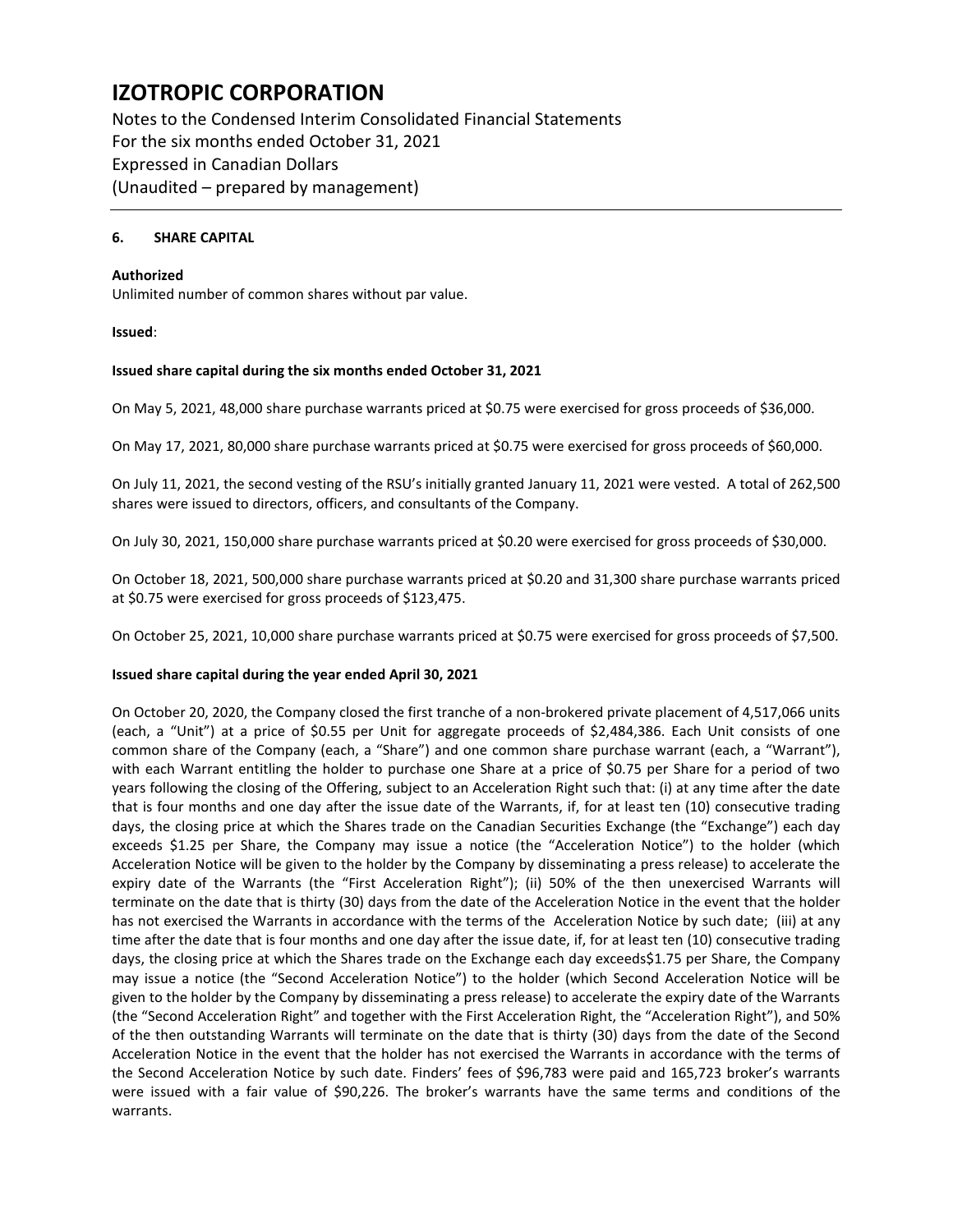Notes to the Condensed Interim Consolidated Financial Statements For the six months ended October 31, 2021 Expressed in Canadian Dollars (Unaudited – prepared by management)

### **6. SHARE CAPITAL (continued)**

### **Issued share capital during the year ended April 30, 2021 (continued)**

On October 30, 2020, the Company closed the second and final tranche of a non-brokered private placement of 2,866,334 units (each, a "Unit") at a price of \$0.55 per Unit for aggregate proceeds of \$1,576,484. Each Unit consists of one common share of the Company (each, a "Share") and one common share purchase warrant (each, a "Warrant"), with each Warrant entitling the holder to purchase one Share at a price of \$0.75 per Share for a period of two years following the closing of the Offering, subject to an Acceleration Right such that: (i) at any time after the date that is four months and one day after the issue date of the Warrants, if, for at least ten (10) consecutive trading days, the closing price at which the Shares trade on the Canadian Securities Exchange (the "Exchange") each day exceeds \$1.25 per Share, the Company may issue a notice (the "Acceleration Notice") to the holder (which Acceleration Notice will be given to the holder by the Company by disseminating a press release) to accelerate the expiry date of the Warrants (the "First Acceleration Right"); (ii) 50% of the then unexercised Warrants will terminate on the date that is thirty (30) days from the date of the Acceleration Notice in the event that the holder has not exercised the Warrants in accordance with the terms of the Acceleration Notice by such date; (iii) at any time after the date that is four months and one day after the issue date, if, for at least ten (10) consecutive trading days, the closing price at which the Shares trade on the Exchange each day exceeds \$1.75 per Share, the Company may issue a notice (the "Second Acceleration Notice") to the holder (which Second Acceleration Notice will be given to the holder by the Company by disseminating a press release) to accelerate the expiry date of the Warrants (the "Second Acceleration Right" and together with the First Acceleration Right, the "Acceleration Right"), and (iv) 50% of the then outstanding Warrants will terminate on the date that is thirty (30) days from the date of the Second Acceleration Notice in the event that the holder has not exercised the Warrants in accordance with the terms of the Second Acceleration Notice by such date. Finders' fees of \$15,459 were paid and 28,272 broker's warrants were issued with a fair value of \$28,525. The broker's warrants have the same terms and conditions of the warrants.

On December 9, 2020, the Company closed a non-brokered private placement of 1,896,679 units (each, a "Unit") at a price of \$0.90 per Unit for aggregate proceeds of \$1,707,011. Each Unit consists of one common share of the Company (each, a "Share") and one common share purchase warrant (each, a "Warrant"), with each Warrant entitling the holder to purchase one Share at a price of \$1.50 per Share for a period of two years following the closing of the Offering, subject to an Acceleration Right such that in the event that the common shares of the Company have a closing price on the Canadian Securities Exchange (or such other exchange on which the common shares may be traded at such time) of \$1.85 or greater per common share for a period of ten (10) consecutive trading days at any time from the date that is four months and one day after the closing date of the Offering, the Company may accelerate the expiry date of the Warrants by giving notice to the holders thereof (by disseminating a news release advising of the acceleration of the expiry date of the Warrants) and, in such case, 100% of the then unexercised Warrants will expire on the thirtieth day after the date of such notice (the "Acceleration Provision"). Finders' fees of \$64,087 were paid and 62,947 broker's warrants were issued with a fair value of \$37,159. The broker's warrants have the same terms and conditions of the warrants. All securities issued in connection with the Offering will be subject to a statutory hold period expiring four months and one day after closing of the offering.

During the year ending April 30, 2021, 150,000 stock options priced at \$0.26, 100,000 stock options priced at \$0.30, 400,000 stock options priced at \$0.235, and 200,000 stock options priced at \$0.36 were exercised for total gross proceeds of \$235,000. Also during the year ending April 30, 2021, 400,000 share purchase warrants priced at \$0.20 were exercised for gross proceeds of \$80,000 and 848,000 share purchase warrants priced at \$0.75 were exercised for gross proceeds of \$636,000.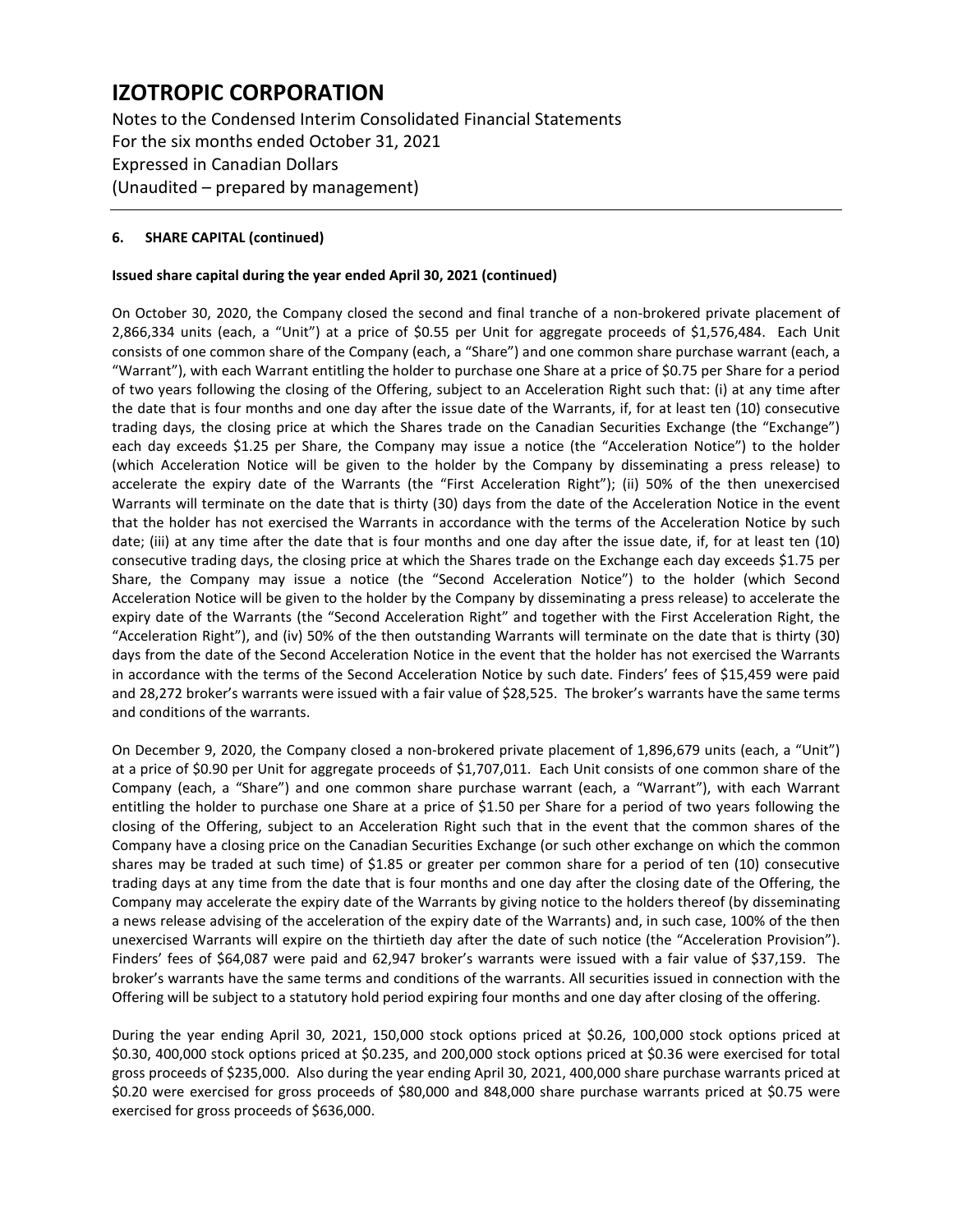Notes to the Condensed Interim Consolidated Financial Statements For the six months ended October 31, 2021 Expressed in Canadian Dollars (Unaudited – prepared by management)

### **6. SHARE CAPITAL (continued)**

### **Stock Options**

*Stock option transactions during the six months ended October 31, 2021*

On June 30, 2021, the Company granted 450,000 stock options to consultants with an exercise price of \$0.74 and expiring on June 30, 2023.

On September 7, 2021, 100,000 stock options priced at \$0.84 and expiring March 7, 2023 and 100,000 stock options priced at \$0.84 and expiring September 7, 2023 were granted to consultants.

On September 7, 2021, the Company cancelled 400,000 stock options previously issued to consultants that are no longer engaged by the company.

*Stock option transactions during the year ended April 30, 2021*

On May 7, 2020, the Company granted 150,000 stock options to a consultant with an exercise price of \$0.26 and expiring on November 6, 2020.

On May 20, 2020, the Company granted 100,000 stock options to a consultant and 100,000 stock options to an investor services provider with an exercise price of \$0.20 and expiring on May 19, 2022.

On June 4, 2020, the Company granted 100,000 stock options to a consultant with an exercise price of \$0.17 and expiring on June 3, 2022.

On August 28, 2020, the Company granted 300,000 stock options to a consultant with an exercise price of \$0.75 and expiring on August 26, 2022. On December 1, 2020, 300,000 of the stock options issued to the consultant were cancelled.

On September 15, 2020, the Company granted 100,000 stock options to a consultant with an exercise price of \$0.72 and expiring on September 14, 2022.

On November 1, 2020, the Company issued 700,000 stock options to consultants, priced at 1.32 expiring on November 1, 2022. On December 1, 2020, the Company cancelled 300,000 of these stock options.

On December 9, 2020, the Company granted a total of 300,000 stock options to two consultants at an exercise price of \$1.17 for a period of 2 years.

On January 7, 2021, the Company granted a total of 100,000 stock options to a consultant at an exercise price of \$1.25 for a period of 2 years.

On February 19, 2021, the Company granted a total of 400,000 stock options at an exercise price of \$1.08 for a period of 2 years. Of the total, 100,000 stock options were granted to an officer of the Company.

All options granted during the six months ended October 31, 2021 and the year ended April 30, 2021 vest immediately.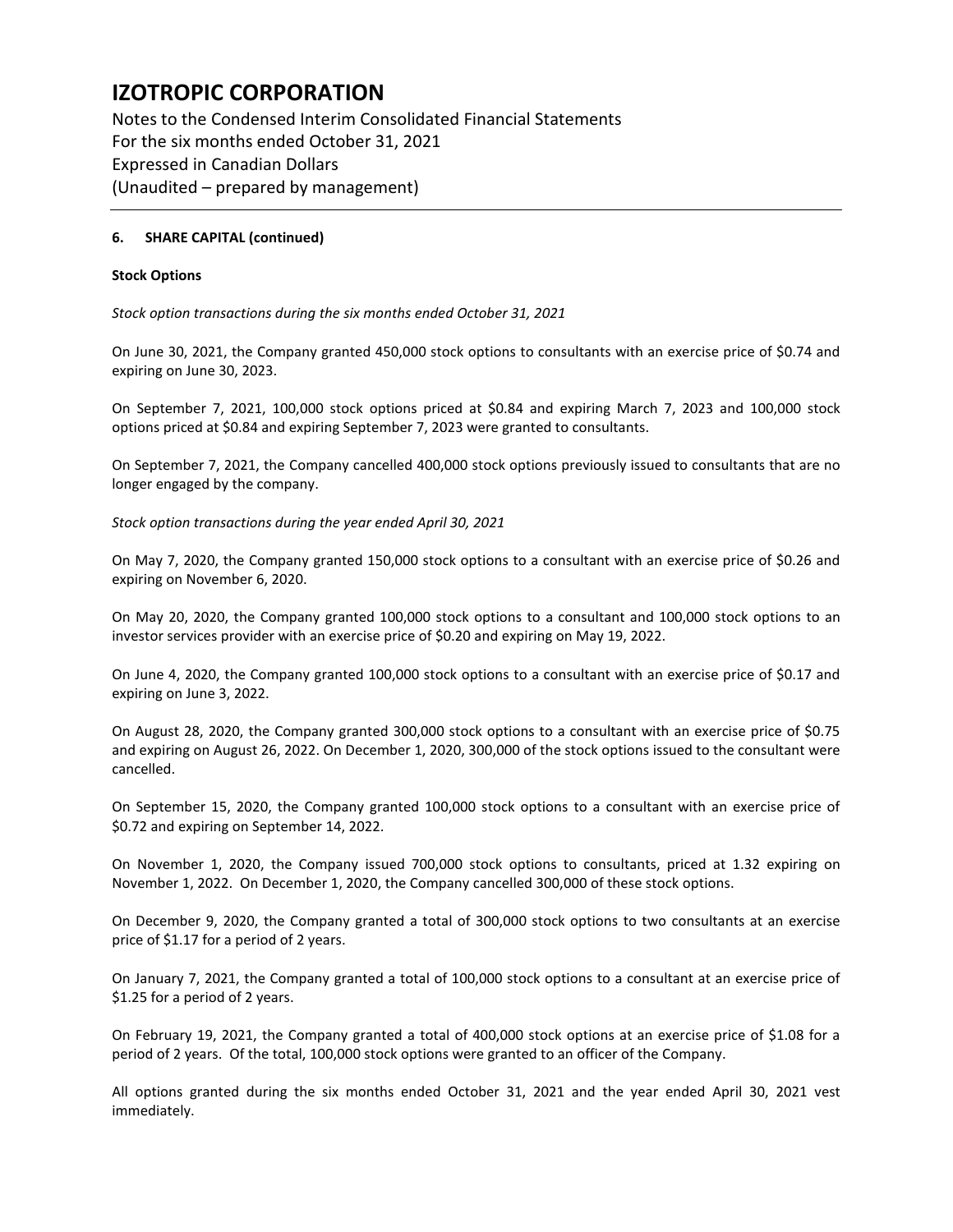Notes to the Condensed Interim Consolidated Financial Statements For the six months ended October 31, 2021 Expressed in Canadian Dollars (Unaudited – prepared by management)

### **6. SHARE CAPITAL (continued)**

#### **Stock Options (continued)**

The weighted average grant date fair value of stock option granted during the period was \$0.40 per option, estimated using the Black-Scholes option pricing model with the following weighted average assumptions: expected life of 1.5 - 2 years, volatility of 105-107%, dividend yield of 0% and risk-free interest rate of 0.40 – 0.45%. The Company recognized share-based compensation expense of \$273,658 (October 31, 2020 - \$204,013) in connection with the vesting of stock options.

As at October 31, 2021, the Company had the following options outstanding and exercisable:

| Date of Grant      | <b>Expiry Date</b> | <b>Exercise Price</b> |      | <b>Number of Options</b><br>Outstanding | <b>Number of Options</b><br>Exercisable |
|--------------------|--------------------|-----------------------|------|-----------------------------------------|-----------------------------------------|
| September 20, 2017 | September 20, 2022 | \$                    | 0.10 | 1,000,000                               | 1,000,000                               |
| October 20, 2017   | October 20, 2022   | \$                    | 0.10 | 200,000                                 | 200,000                                 |
| January 22, 2020   | January 22, 2025   | \$                    | 0.20 | 200,000                                 | 200,000                                 |
| February 11, 2020  | February 11, 2025  | \$                    | 0.37 | 150,000                                 | 150,000                                 |
| April 22, 2020     | April 21, 2022     |                       | 0.22 | 200,000                                 | 200,000                                 |
| May 20, 2020       | May 19, 2022       |                       | 0.20 | 200,000                                 | 200,000                                 |
| June 4, 2020       | June 3, 2022       |                       | 0.17 | 100,000                                 | 100,000                                 |
| September 15, 2020 | September 14, 2022 | \$                    | 0.72 | 100,000                                 | 100,000                                 |
| December 9, 2020   | December 8, 2022   | \$                    | 1.17 | 300,000                                 | 300,000                                 |
| January 7, 2021    | January 6, 2023    | \$                    | 1.25 | 100,000                                 | 100,000                                 |
| February 19, 2021  | February 17, 2023  | \$                    | 1.08 | 400,000                                 | 400,000                                 |
| June 30, 2021      | June 30, 2023      |                       | 0.74 | 450,000                                 | 450,000                                 |
| September 7, 2021  | March 7, 2023      |                       | 0.84 | 100,000                                 | 100,000                                 |
| September 7, 2021  | September 7, 2023  | \$                    | 0.84 | 100,000                                 | 100,000                                 |
|                    |                    |                       |      | 3,600,000                               | 3,600,000                               |

A continuity of the Company's options is as follows:

|                                  | October 31, 2021 |                | April 30, 2021 |          |  |
|----------------------------------|------------------|----------------|----------------|----------|--|
|                                  |                  | Weighted       |                | Weighted |  |
|                                  |                  | Average        |                | Average  |  |
|                                  | Number of        | Exercise       | Number of      | Exercise |  |
|                                  | Options          | Price          | Options        | Price    |  |
| Outstanding, beginning of period | 3,350,000        | \$0.55         | 2,450,000      | \$0.20   |  |
| Granted                          | 650,000          | 0.77           | 2,350,000      | 0.92     |  |
| Exercised                        |                  | $\overline{a}$ | (850,000)      | 0.28     |  |
| Cancelled                        | (400,000)        | 1.32           | (600,000)      | 1.04     |  |
| Outstanding, end of period       | 3,600,000        | \$0.50         | 3,350,000      | \$0.55   |  |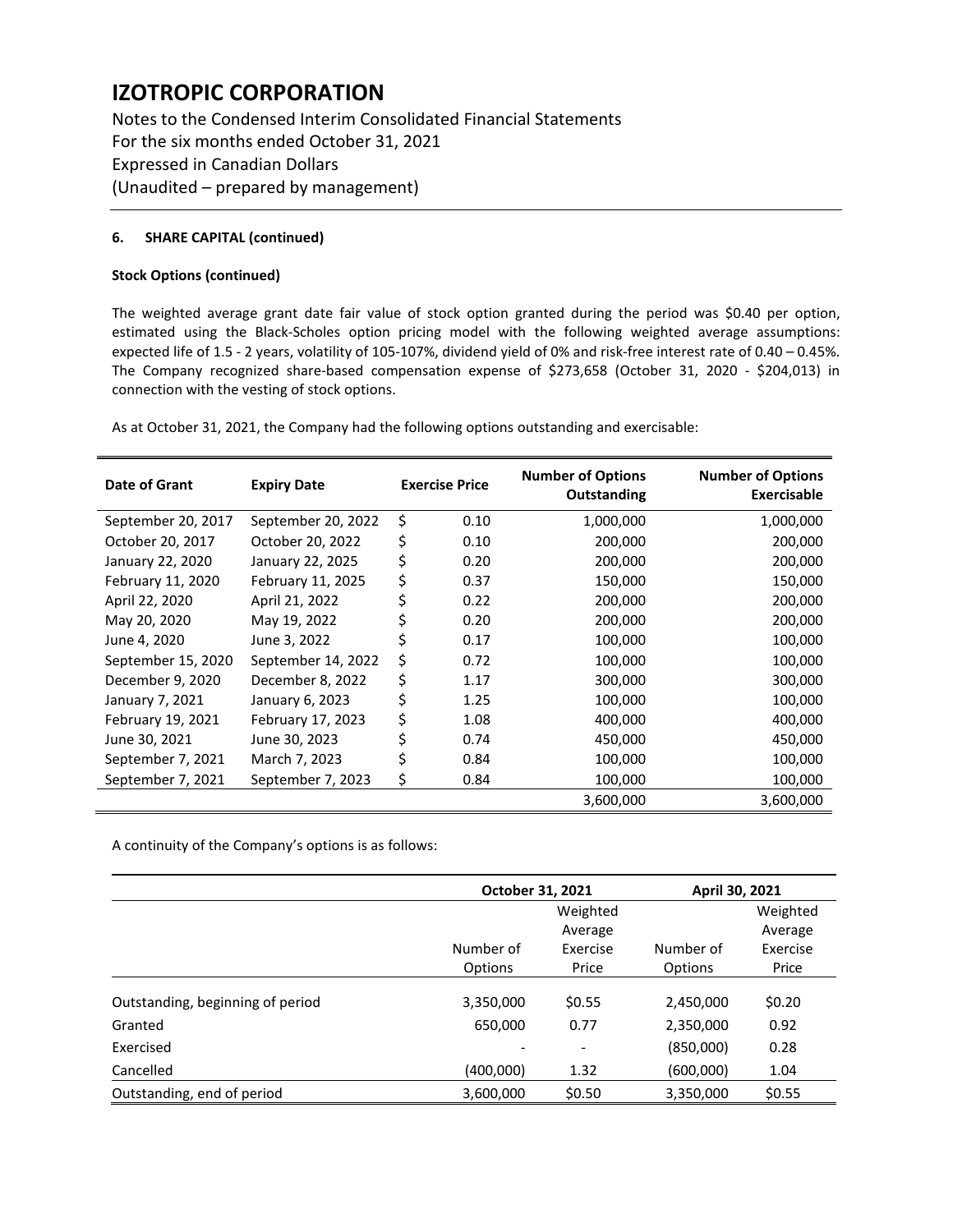Notes to the Condensed Interim Consolidated Financial Statements For the six months ended October 31, 2021 Expressed in Canadian Dollars (Unaudited – prepared by management)

### **6. SHARE CAPITAL (continued)**

#### **Share Purchase Warrants**

As at October 31, 2021, the Company had the following warrants outstanding:

| Date issued       | <b>Expiry date</b> | <b>Exercise price</b> |      | <b>Number of warrants outstanding</b> |
|-------------------|--------------------|-----------------------|------|---------------------------------------|
| October 12, 2017  | October 12, 2022** |                       | 0.20 | 300,000                               |
| February 11, 2020 | May 26, 2022       | \$                    | 0.20 | 5,100,000                             |
| October 20, 2020  | October 20, 2022   |                       | 0.75 | 4,061,766                             |
| October 20, 2020  | October 20, 2022*  |                       | 0.75 | 165,723                               |
| October 30, 2020  | October 30, 2022   | \$                    | 0.75 | 2,304,334                             |
| October 30, 2020  | October 30, 2022*  |                       | 0.75 | 28,272                                |
| December 9, 2020  | December 9, 2022   |                       | 1.50 | 1,896,679                             |
| December 9, 2020  | December 9, 2022*  |                       | 1.50 | 62,947                                |
|                   |                    |                       |      | 13,919,721                            |

\*These are broker warrants

\*\*On June 2, 2020, the Company extended the expiry date of 300,000 warrants with an exercise price of \$0.10, issued to an officer, from May 31, 2020 to October 12, 2022.

A continuity of the Company's warrants is as follows:

|                                  | October 31, 2021         |                          | April 30, 2021 |          |
|----------------------------------|--------------------------|--------------------------|----------------|----------|
|                                  | Number of                | Exercise                 | Number of      | Exercise |
|                                  | Warrants                 | Price                    | Warrants       | Price    |
| Outstanding, beginning of period | 14,739,021               | \$0.62                   | 6,459,500      | \$0.20   |
| Expired                          | $\overline{\phantom{a}}$ | $\overline{\phantom{a}}$ | (9,500)        | 0.10     |
| Issued                           | $\overline{\phantom{a}}$ | $\overline{\phantom{a}}$ | 9,537,021      | 0.90     |
| Exercised                        | (819, 300)               | 0.31                     | (1,248,000)    | 0.57     |
| Outstanding, end of period       | 13,919,721               | \$0.64                   | 14,739,021     | \$0.62   |

On May 31, 2020, 9,500 broker warrants priced at \$0.10 expired unexercised.

During the year ending April 30, 2021, 400,000 share purchase warrants priced at \$0.20 were exercised for gross proceeds of \$80,000 and 848,000 share purchase warrants priced at \$0.75 were exercised for gross proceeds of \$636,000.

During the six months ending October 31, 2021, 650,000 share purchase warrants priced at \$0.20 were exercised for gross proceeds of \$130,000 and 169,300 share purchase warrants priced at \$0.75 were exercised for gross proceeds of \$126,975.

See Note 12.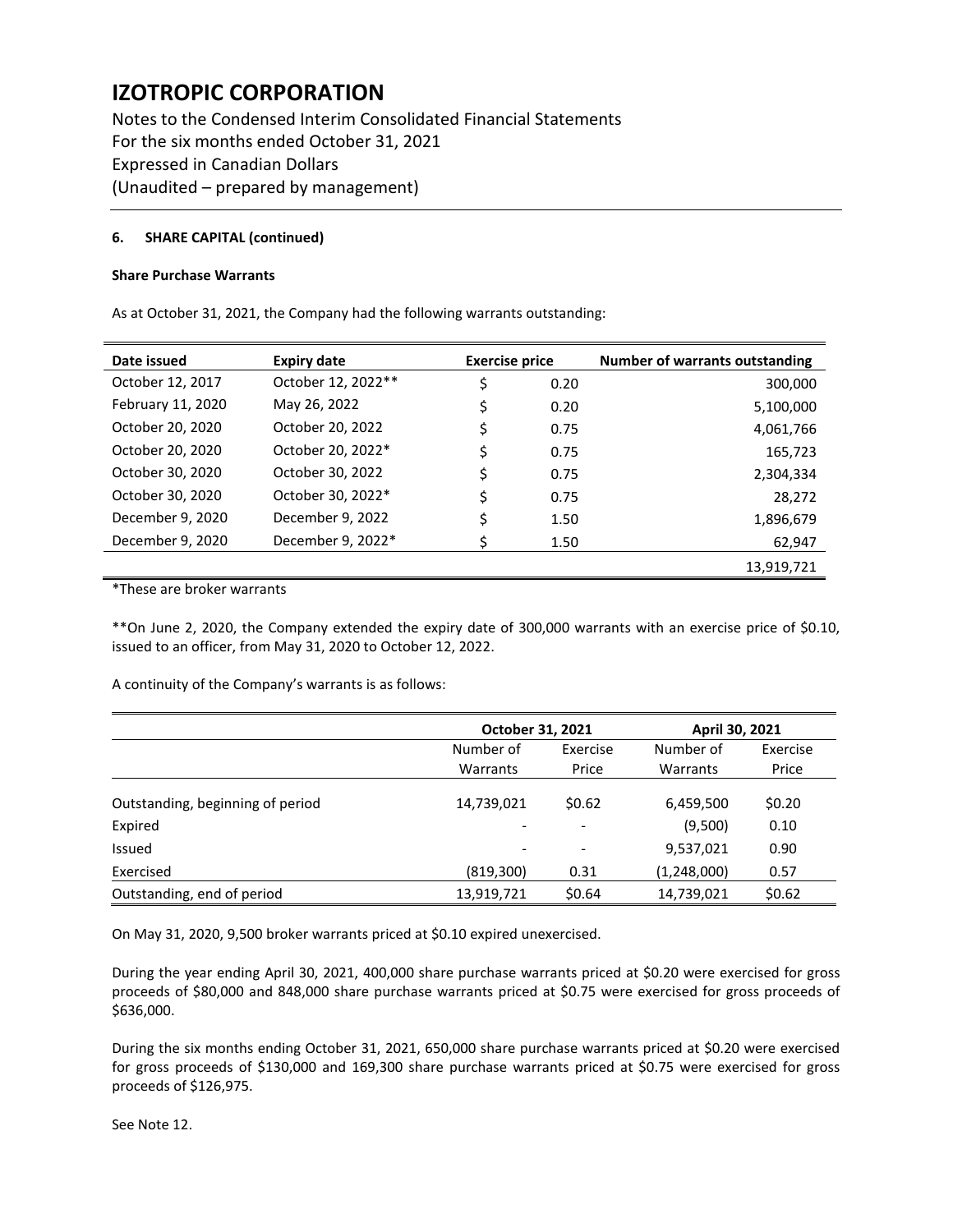Notes to the Condensed Interim Consolidated Financial Statements For the six months ended October 31, 2021 Expressed in Canadian Dollars (Unaudited – prepared by management)

### **6. SHARE CAPITAL (continued)**

#### **Reserves**

Reserves include items recognized as share-based payment and other stock compensation payments until such time that the stock options or warrants are exercised, at which time the corresponding amount will be transferred to share capital.

#### **Long-term Incentive Plan**

On July 10, 2020, the Company announced that its board of directors has adopted a long-term incentive plan (the "LTIP"). A total of 2,996,549 common shares, being 10% of the total number of issued and outstanding common shares on the date of adoption of the LTIP, are issuable under the LTIP.

On January 11, 2021, the Company issued 1,550,000 Restricted Stock Units ("RSU" or "RSU's") to advisors, consultants and a director. The RSU's vest either four tranches over 1.5 years or based on achieving performance milestones. At October 31, 2021, 925,000 (April 30, 2021 - 662,500) of the RSU's had vested. The Company recognizes the share-based payment expense over the vesting terms and for the six months ended October 31, 2021 recognized \$219,007 (October 31, 2020 - \$nil, April 30, 2021 - \$1,192,849). The share-based compensation costs for RSUs granted are based on the share price at the date of grant at a price of \$1.23 per RSU for the initial grant and \$0.79 per share for the vesting on July 11, 2021. On January 11, 2021, 500,000 Performance Stock Units ("PSU" or "PSU's") to the Company's Commercial Operations Executive, with a vesting schedule determined by performance (milestone) based incentives. For the six months ended October 31, 2021, the Company recognized share-based payment expense of \$53,705 (October 31, 2020 - \$nil, April 30, 2021 - \$38,256) relating to the PSU's.

# **7. RELATED PARTY TRANSACTIONS**

Key management includes those persons having authority and responsibility for planning, directing and controlling the activities of the Company, directly or indirectly, including the Company's executive officers and members of its Board of Directors.

|                                                      | October 31, 2021 |         | October 31, 2020 |
|------------------------------------------------------|------------------|---------|------------------|
| Consulting fees, director (former President and CEO) |                  | 85,000  | 60,000           |
| Consulting fees, Corporate Secretary                 |                  | 64,000  | 45,000           |
| Consulting fees, current President and CEO           |                  | 71,600  |                  |
| Product development, President and CEO               |                  | 107,400 |                  |
| Professional fees, Director                          |                  |         | 6,000            |
| Professional fees, CFO                               |                  | 61,000  | 4,000            |
| Restricted stock units                               |                  | 128,899 |                  |
| Total                                                |                  | 517,899 | 115,000          |

As at October 31, 2021, included in accounts payable and accrued liabilities is \$nil (April 30, 2021: \$4,888) due to a director (the former President and CEO), and \$36,012 (April 30, 2021: \$nil) due to the President and CEO. The amounts are non-interest bearing, unsecured and have no set repayment terms.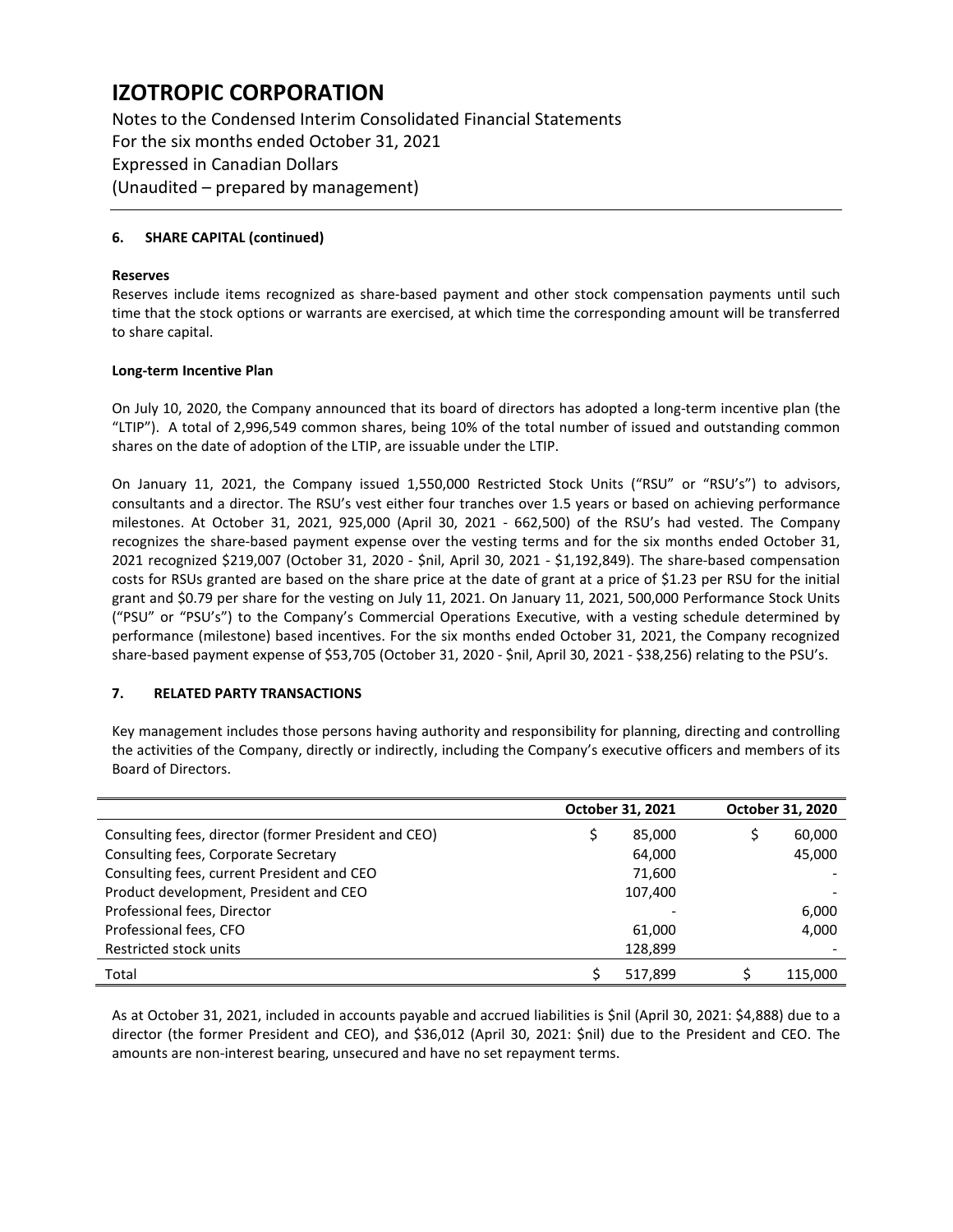Notes to the Condensed Interim Consolidated Financial Statements For the six months ended October 31, 2021 Expressed in Canadian Dollars (Unaudited – prepared by management)

# **8. LICENSING AGREEMENT**

On April 25, 2017, the Company entered into a licensing agreement with the Regents granting the Company an exclusive worldwide license for the Biopsy Systems for breast computed tomography patent and other related patents.

In consideration for this license, the Company agreed to the following terms:

- cash payment of USD \$10,000 (CDN \$13,971 paid) due within 30 days;
- cash payment of USD \$200,000 (CAD \$261,668 paid during the year ended April 30, 2021) due 30 days of the earlier of the following:
	- change of control transaction ("Change of Control"), which means the acquisition, merger, reorganization or other transactions where the Company transfers more than 50% of the voting power of the Company is transferred to a third party; and,
	- licensee financing which means the issuance of debt or equity securities of the Company, in bona fide financing transactions with cumulative proceeds of USD \$3,000,000.
- cash payment of 2% of total consideration received by the Company within 30 days of the completion of a Change of Control;
- 3% of net sales from the first 15 commercial sales of all licensed products, in any country;
- 1% royalty of net sales of all licensed services; and
- Reimbursement of \$79,872 USD in patent costs incurred prior to agreement effective date, as follows per the license agreement and as amended on February 26, 2020:
	- $\circ$  1/3 on or before the 1<sup>st</sup> anniversary of agreement effective date, amended to May 12, 2017 (paid).
	- $\circ$  1/3 on or before the 2<sup>nd</sup> anniversary of agreement effective date, amended to October 25, 2019 (paid).
	- $\circ$  1/3 on or before the 3<sup>rd</sup> anniversary of agreement effective date, amended to October 25, 2020 (paid).

The Company is obligated to further develop, manufacture, and market the licensed products and services to meet market demand ("Milestones") as follows:

- to submit an application covering a licensed product or licensed services to the U.S. Food and Drug Administration ("FDA") or equivalent foreign agency by June 30, 2018;
- to obtain FDA or equivalent foreign agency approval by December 31, 2021; and,
- to achieve commercial sale and fill the market demand by June 30, 2022.

The June 30, 2018 milestone has been extended by mutual agreement with licensor to allow for the inclusion of a new patent application, that is in the process of being filed, that will form part of the commercial unit that will be submitted for FDA approval. On February 26, 2020, the Company announced that it had extended the terms of its licensing agreement and now has until January 2027 to execute on the terms agreed to under the commercialization plan.

If the Company is unable to meet the above Milestones, the Company has the right to extend the target date of any Milestones for 1 year for USD \$10,000. The Company has a further right to extend the target date of any Milestone for an additional 1 year upon a payment of USD \$15,000. Furthermore, three additional 1 year extensions may be granted upon written agreement by the parties for USD \$20,000 per extension.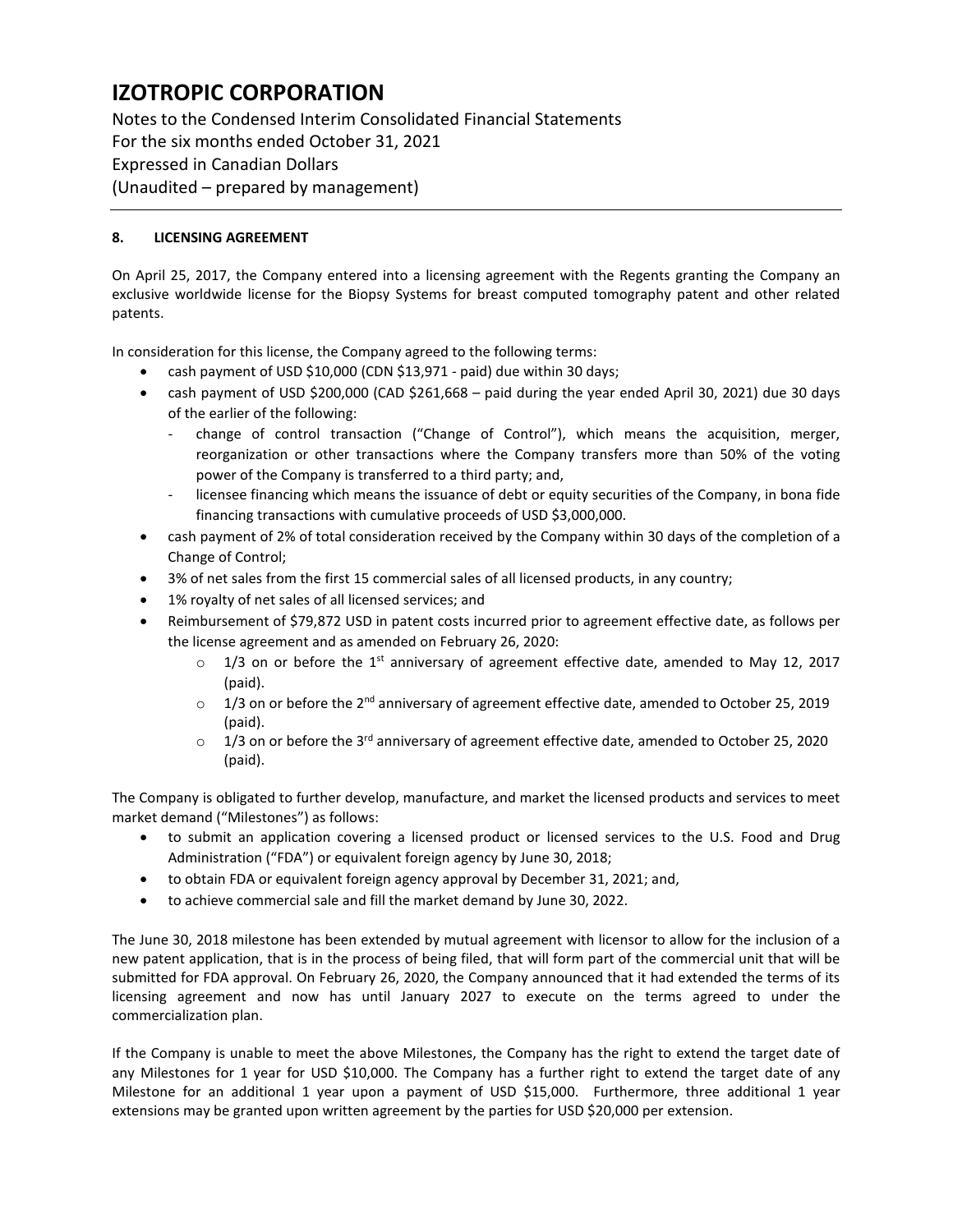Notes to the Condensed Interim Consolidated Financial Statements For the six months ended October 31, 2021 Expressed in Canadian Dollars (Unaudited – prepared by management)

### **9. PRODUCT DEVELOPMENT**

On May 13, 2020, the Company engaged StarFish Medical to complete the final design and development of the Company's commercial breast CT model. As at October 31, 2021 and April 30, 2021, the Company's product development costs consists of the following:

|                                   | October 31, 2021 |           | April 30, 2021 |  |
|-----------------------------------|------------------|-----------|----------------|--|
| Product development – management  |                  | 107,400   | 130,475        |  |
| Product development – consultants |                  | 388,460   |                |  |
| Design engineering                |                  | 1,765,965 | 662,561        |  |
| <b>Supplies</b>                   |                  | 4.473     |                |  |
| Total                             |                  | 2,266,298 | 793,036        |  |

### **10. CAPITAL MANAGEMENT**

The Company manages its capital, consisting of share and working capital, in a manner consistent with the risk characteristic of the assets it holds. All sources of financing are analyzed by management and approved by the board of directors. The Company's objectives when managing capital is to safeguard the Company's ability to continue as a going concern. The Company is meeting its objective of managing capital through preparing shortterm and long-term cash flow analysis to ensure an adequate amount of liquidity. The Company is not subject to any externally imposed capital restrictions. There were no changes in the Company's approach to capital management during the period. The Company is not subject to any external restrictions on its capital.

#### **11. FINANCIAL RISK MANAGEMENT**

The Company is exposed in varying degrees to a variety of financial instrument related risks.

#### **Credit risk**

Credit risk is the risk that one party to a financial instrument will fail to discharge an obligation and cause the other party to incur a financial loss. The Company's primary exposure to credit risk is on its cash. Cash is held with the same financial institution giving rise to a concentration of credit risk. This risk is managed by using a major Canadian bank that is a high credit quality financial institution.

#### **Liquidity risk**

Liquidity risk arises through the excess of financial obligations over available financial assets due at any point in time. The Company's objective in managing liquidity risk is to maintain sufficient readily available reserves in order to meet its liquidity requirements. The Company's sole source of funding will be the issuance of equity securities for cash, primarily through private placements. The Company's access to financing is always uncertain. There can be no assurance of continued access to significant equity funding.

#### **Foreign exchange risk**

Foreign currency risk is the risk that the fair values of future cash flows of a financial instrument will fluctuate because they are denominated in currencies that differ from the respective functional currency. During the year ended April 30, 2017, the Company entered into a licensing agreement denominated in US dollars. The Company does not hedge its exposure to fluctuations in foreign exchange rates.